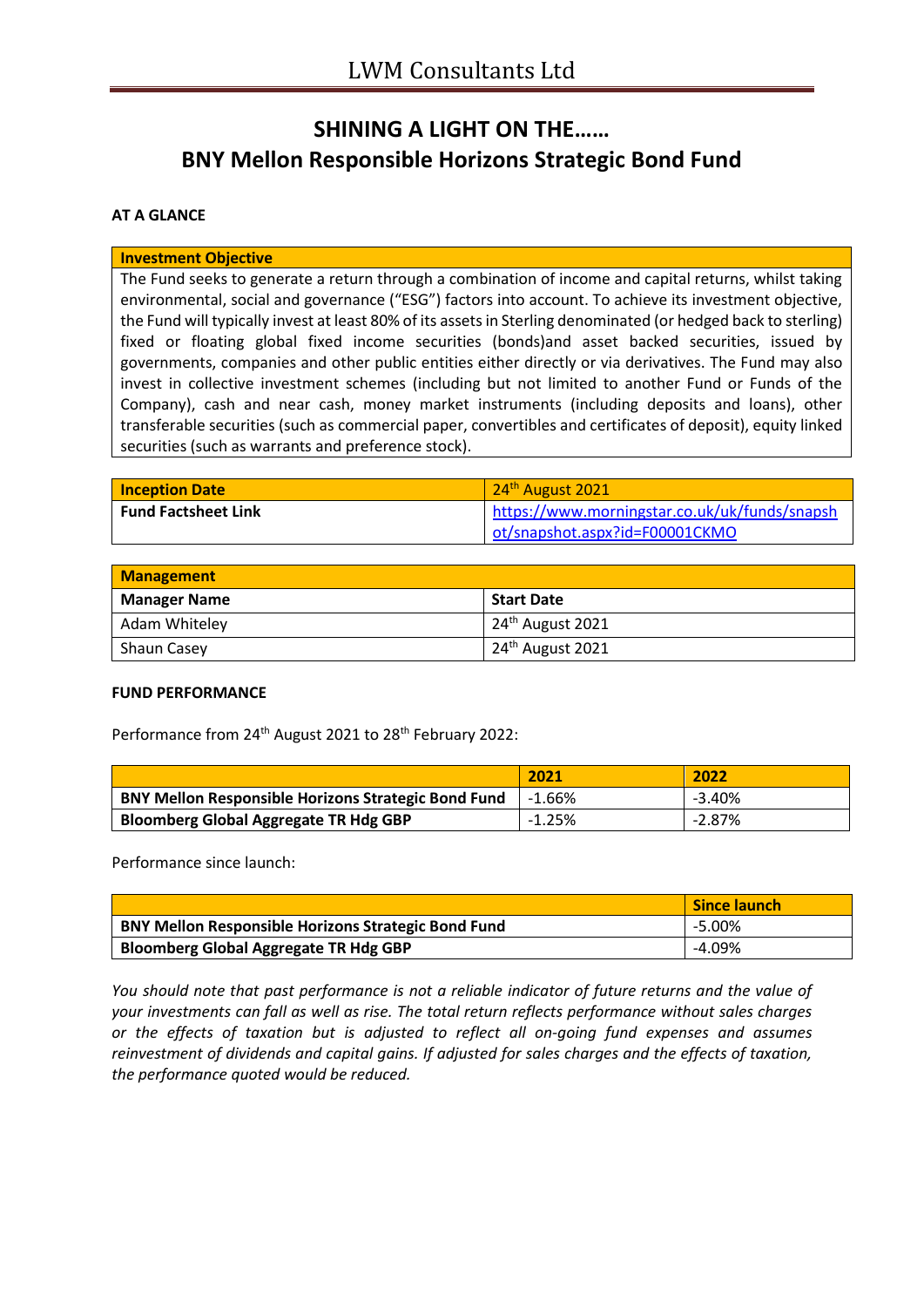# LWM Consultants Ltd

| <b>Tracking Error   Upside</b> | <b>Downside</b><br><b>Capture Ratio   Capture Ratio</b> | <b>Batting</b><br><b>Average</b> | <b>Beta</b> | Alpha | <b>Credit</b><br><b>Quality</b> |
|--------------------------------|---------------------------------------------------------|----------------------------------|-------------|-------|---------------------------------|
|                                | $\overline{\phantom{0}}$                                |                                  |             |       |                                 |

| <b>Volatility Measurements</b> |                          |
|--------------------------------|--------------------------|
| 3-Yr Std Dev (volatility)      | $\overline{\phantom{0}}$ |
| 3-Yr Mean Return (average)     |                          |

| <b>Credit Quality</b> |                          |  |
|-----------------------|--------------------------|--|
| AAA                   | $\overline{\phantom{a}}$ |  |
| AA                    | $\overline{\phantom{a}}$ |  |
| Α                     | $\overline{\phantom{a}}$ |  |
| <b>BBB</b>            | $\overline{\phantom{a}}$ |  |
| <b>BB</b>             | $\overline{\phantom{a}}$ |  |
| B                     | $\overline{\phantom{0}}$ |  |
| <b>Below B</b>        | $\overline{\phantom{a}}$ |  |
| Not Rated             | $\overline{\phantom{a}}$ |  |

| Top 5 Holdings - 90 bond holdings  |        |
|------------------------------------|--------|
| United Kingdom of Great Britain    | 13.15% |
| United Kingdom of Great Britain    | 7.87%  |
| ILF GBP Liquidity 2                | 5.31%  |
| United States Treasury Notes 1.25% | 5.04%  |
| Germany (Federal Republic Of) 0%   | 4.85%  |

| <b>Fixed Income</b>       |                          |
|---------------------------|--------------------------|
| <b>Effective Maturity</b> | $\overline{\phantom{0}}$ |
| Effective Duration        | $\overline{\phantom{0}}$ |

### **UPDATE….**

This was our first introduction to the team and we would want to do further work before adding to our watchlist. The aim is to produce best in class ESG funds. They use their own in-house data which delivers outputs across corporate ESG risk ratings, climate risk ratings, sovereign risk and impact ratings.

The process follows four stages covering the optimised universe, core process, positive allocation, and company engagement. The optimal universe looks across climate, exclusion of worst in class, sector screens and controversy.

This strategy has been developed as there is a lack of ESG strategic bond funds for clients. This looks to take advantage of that space in the market by investing actively across EM (Emerging Markets) corporates, Global Investment Grade, EM Sovereign, Global Government Bonds and Global High Yield.

The aim is to generate income for investors by investing in a growing part of the market. The fund has around 41% in Government Bonds and 25% in Global High Yield.